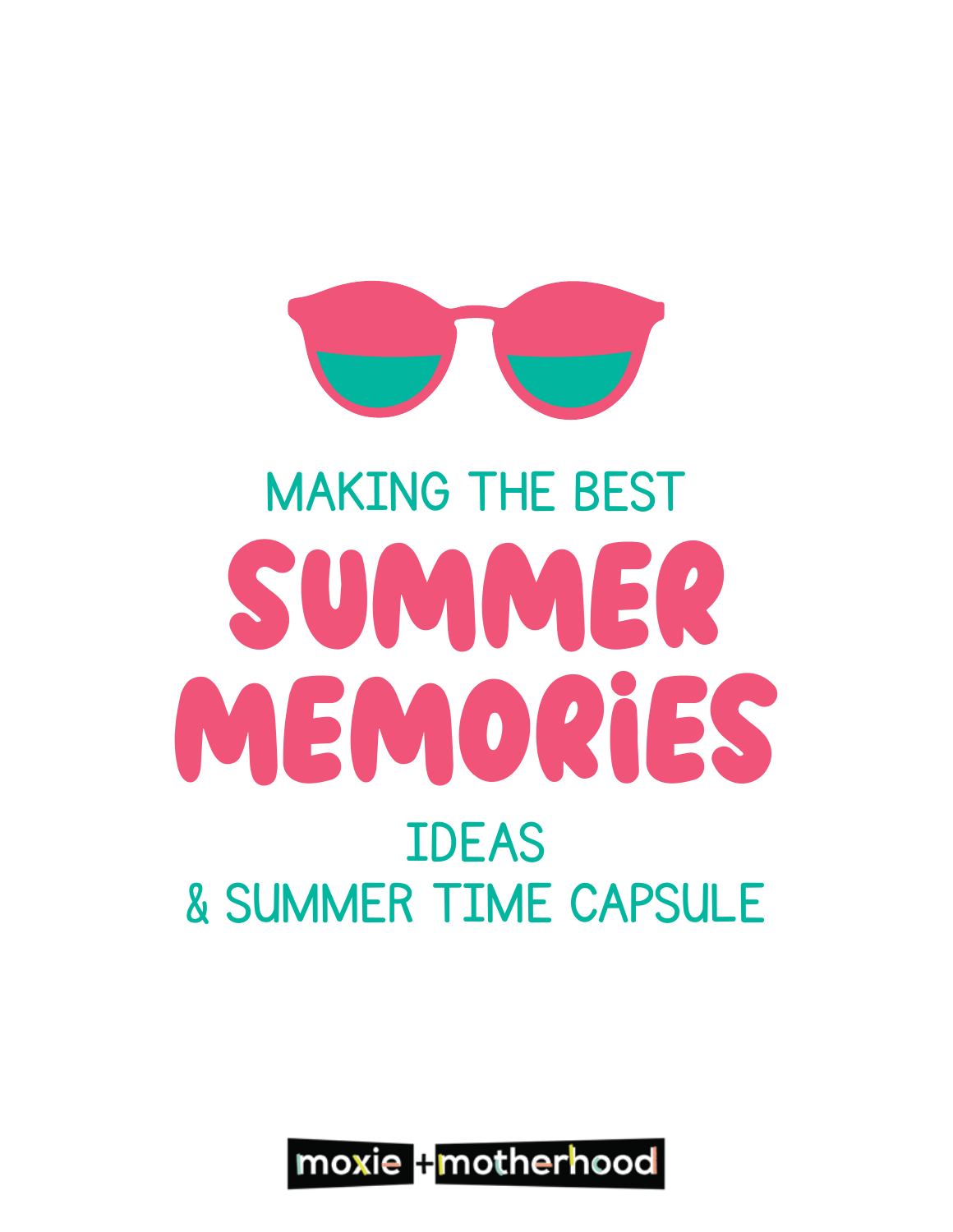## MAKING THE BEST SUMMER MEMORiES

- [ ] PLAY IN THE SPRINKLERS.
- [ ] CHASE DOWN AN ICE CREAM TRUCK.
- [ ] GO CAMPTNG.
- [ ] BUTLD A SANDCASTLE
- [ ] ATTEND A FAIR.
- [ ] BUILD A PUZZLE.
- [ ] VISIT A FARMER'S MARKET.
- [ ] GO TO A WATERPARK.
- [ ] MAKE LEMONADE.
- [ ] GO STRAWBERRY **PTCKTNG**
- [ ] WATCH FIREWORKS.
- [ ] GO ROLLERBLADING/ ROLLERSKATTNG
- [ ] EAT POPSICLES.
- [ ] HAVE A PICNIC.
- [ ] GET MATCHING SUNGLASSES.
- [ ] MAKE FRIENDSHIP **BRACELETS**
- [ ] CLIMB A TREE.
- [ ] BLOW BUBBLES.
- [ ] MAKE S'MORES.
- [ ] BAKE COOKIES.
- [ ] GO TO THE BEACH OR LAKE.
- [ ] GET TEMPORARY TATTOOS.
- [ ] DRAW WITH SIDEWALK CHALK.
- [ ] PLAY CARD GAMES.
- [ ] HAVE A WATER BALLOON FIGHT.
- [ ] HOST A BBQ.
- [ ] PLANT A GARDEN.
- [ ] GO TO THE POOL.
- [ ] VISIT THE ZOO.
- [ ] EXPLORE A MUSEUM.
- [ ] GO TO A CONCERT.
- [ ] HAVE FUN AT A STREET FESTIVAL.
- [ ] MAKE A SUMMER TIME CAPSULE.